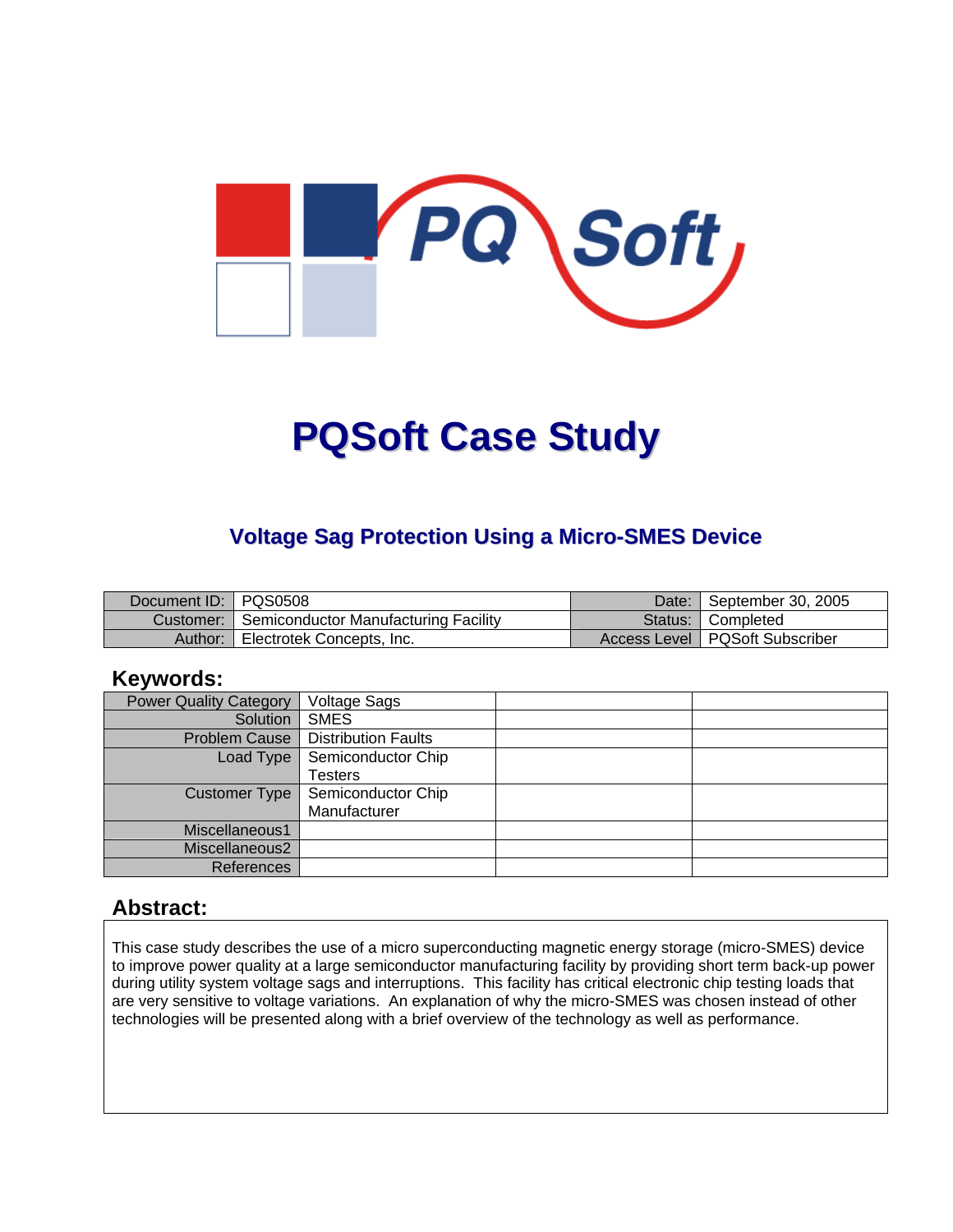# <span id="page-1-0"></span>**TABLE OF CONTENTS**

## **LIST OF FIGURES**

## **RELATED STANDARDS**

**IEEE Std. 1159** 

## **GLOSSARY AND ACRONYMS**

**SMES** 

Superconducting Magnetic Energy Storage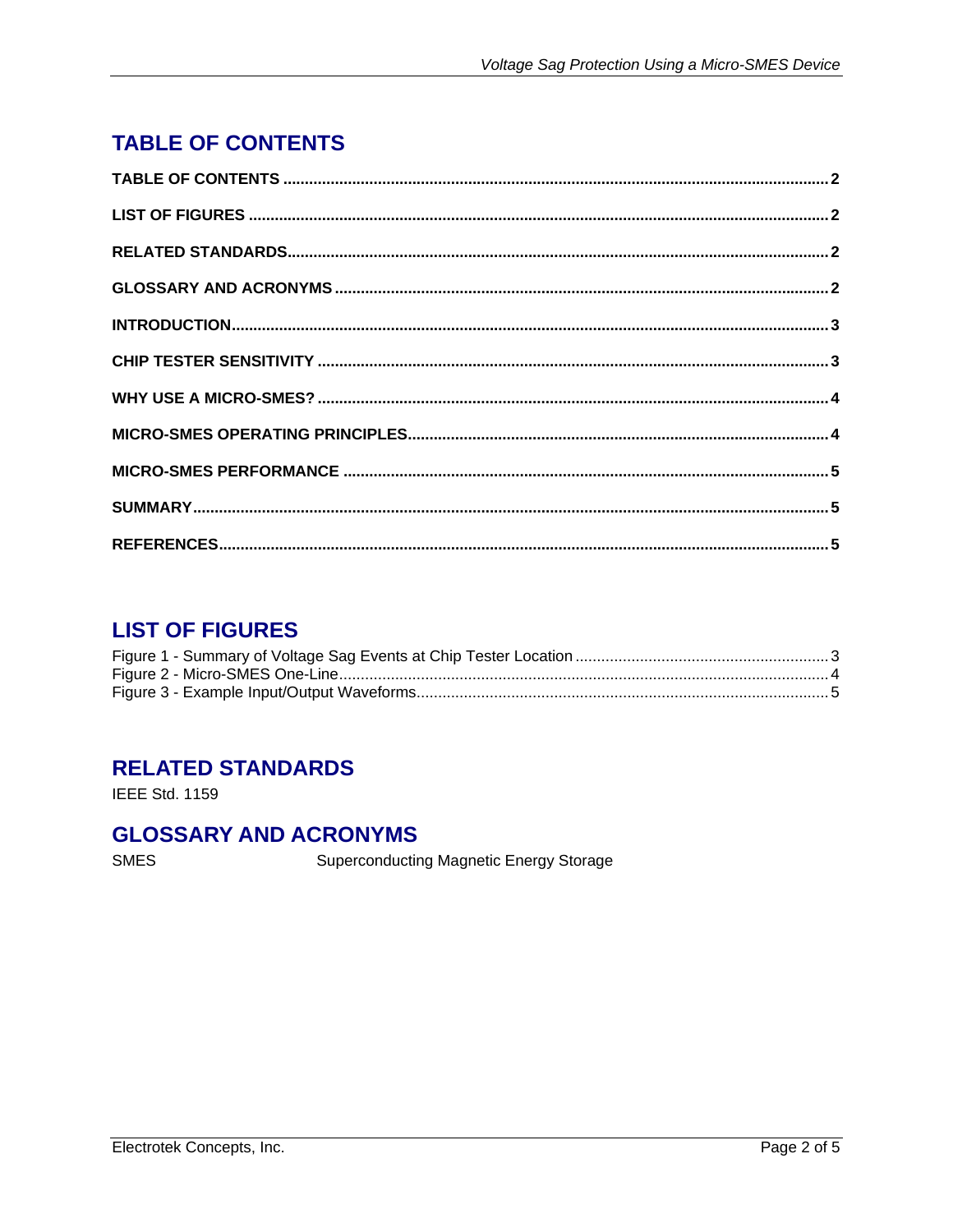## <span id="page-2-0"></span>**INTRODUCTION**

Voltage sags and momentary power interruptions are probably the most important power quality problems affecting industrial and large commercial customers. These events are usually associated with a fault somewhere on the supplying power system. Actual interruptions occur when the fault is on the circuit supplying the customer. Voltage sags are much more common since they can be associated with faults remote from the customer. Even voltage sags lasting only 4-5 cycles can cause a wide range of sensitive customer equipment to drop out.

A large semiconductor facility was experiencing equipment tripouts caused by voltage sags at one of their buildings. This building was fed from a 13.2 kV distribution circuit. There were 17 voltage sags causing a loss of load in their sensitive tester room during a 12 month period. Of those 17 events, 4 were on the 115 kV system and 13 were on the 13.2 kV distribution system. These events resulted in significant manhours of lost productivity. Therefore, some type of ride-through device was needed to protect these loads. For this particular case, a micro-SMES device was installed.

## **CHIP TESTER SENSITIVITY**

Electronic chip testers are very sensitive to voltage variations, and because of the complexity involved, often require 30 minutes or more to restart. In addition, the chips involved in the testing process can be damaged, and several days later, internal electronic circuit boards in the testers may fail. A chip tester consists of a collection of electronic loads, printers, computers, monitors, etc. If any one component of the total package goes down, the entire testing process is disrupted. The chip testers can be 50 kVA and larger in size.

The 17 voltage sags mentioned above ranged in magnitude from 14-100% below nominal. The testers typically dropped out if the voltage fell below 85% of nominal. The following figure is a summary of all the disturbances recorded during that time period. As can be seen from the figure, most voltage sags recorded fell very close to the trip setting of the chip testers (80-85%) and are less than 100 cycles in duration.



**Figure 1 - Summary of Voltage Sag Events at Chip Tester Location**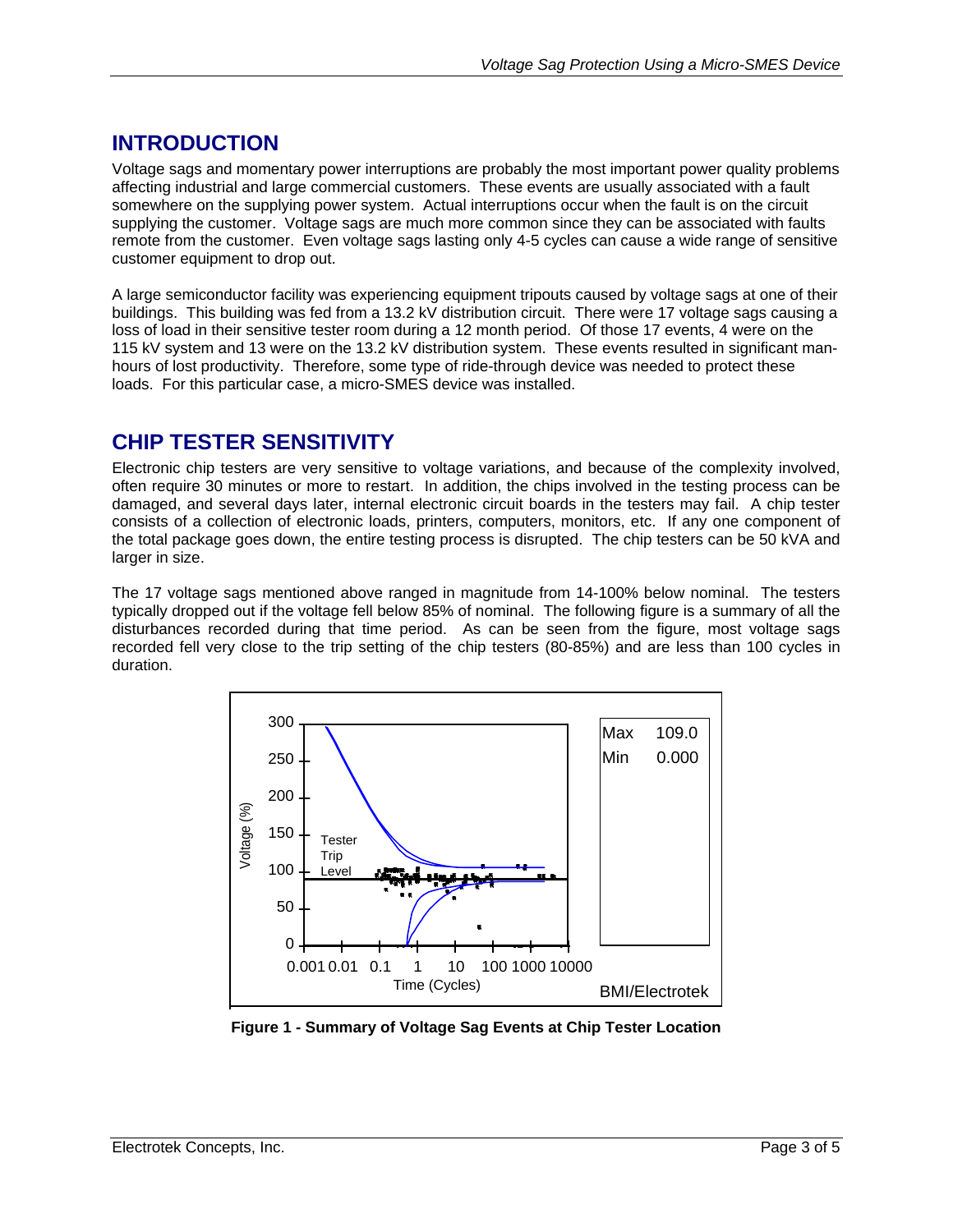## <span id="page-3-0"></span>**WHY USE A MICRO-SMES?**

The micro-SMES was chosen as the ride through device to protect the tester loads for several reasons. The customer liked the mobile capability of the micro-SMES unit. The entire unit fits in a 48' semi-trailer and can easily be moved to other sites. The chip testers have been moved in the past, and the possibility exists that they could be moved in the future.

Another reason the micro-SMES was chosen over other ride through devices such as uninterruptible power supplies (UPSs) was its small space requirement. An equivalent rated UPS would have required much more physical space than the micro-SMES, and a costly addition to the building would have been required in order to house the UPS's batteries.

## **MICRO-SMES OPERATING PRINCIPLES**

Micro-SMES devices utilize a superconducting magnet (Figure 2) to store energy in the same way a UPS uses batteries to store energy. The main advantage of the MICRO-SMES is the greatly reduced physical space needed for the magnet as compared to batteries. There are also a lot less electrical connections involved with MICRO-SMESs as compared to UPSs so the reliability should be greater and the maintenance requirements less. Initial MICRO-SMES designs have been tested in several locations with favorable results. The projected future costs of an MICRO-SMES should be competitive with UPSs.



**Figure 2 - Micro-SMES One-Line** 

When a voltage sag or momentary interruption occurs, the tester loads are isolated from the utility system with a fast-acting solid-state switch. The isolation switch can operate in less than a quarter-cycle, and opens when the utility supply falls below a pre-set value which, for this case, is 93%. Once opened, the tester loads receive their power from the two inverters, which in turn draw on the energy stored in the magnet. The dc current in the magnet is then redirected by the voltage regulator (GTO switch opens) and flows across the capacitor bank of the inverter. When the voltage on the capacitor bank reaches a preset level, the GTO switch recloses. The inverters convert this energy to ac power for the tester loads, which lowers the voltage on the capacitor, which then triggers the reopening of the GTO switch. When utility power returns to normal, the tester loads are resynchronized for 100 msec, after which, the isolation switch recloses.